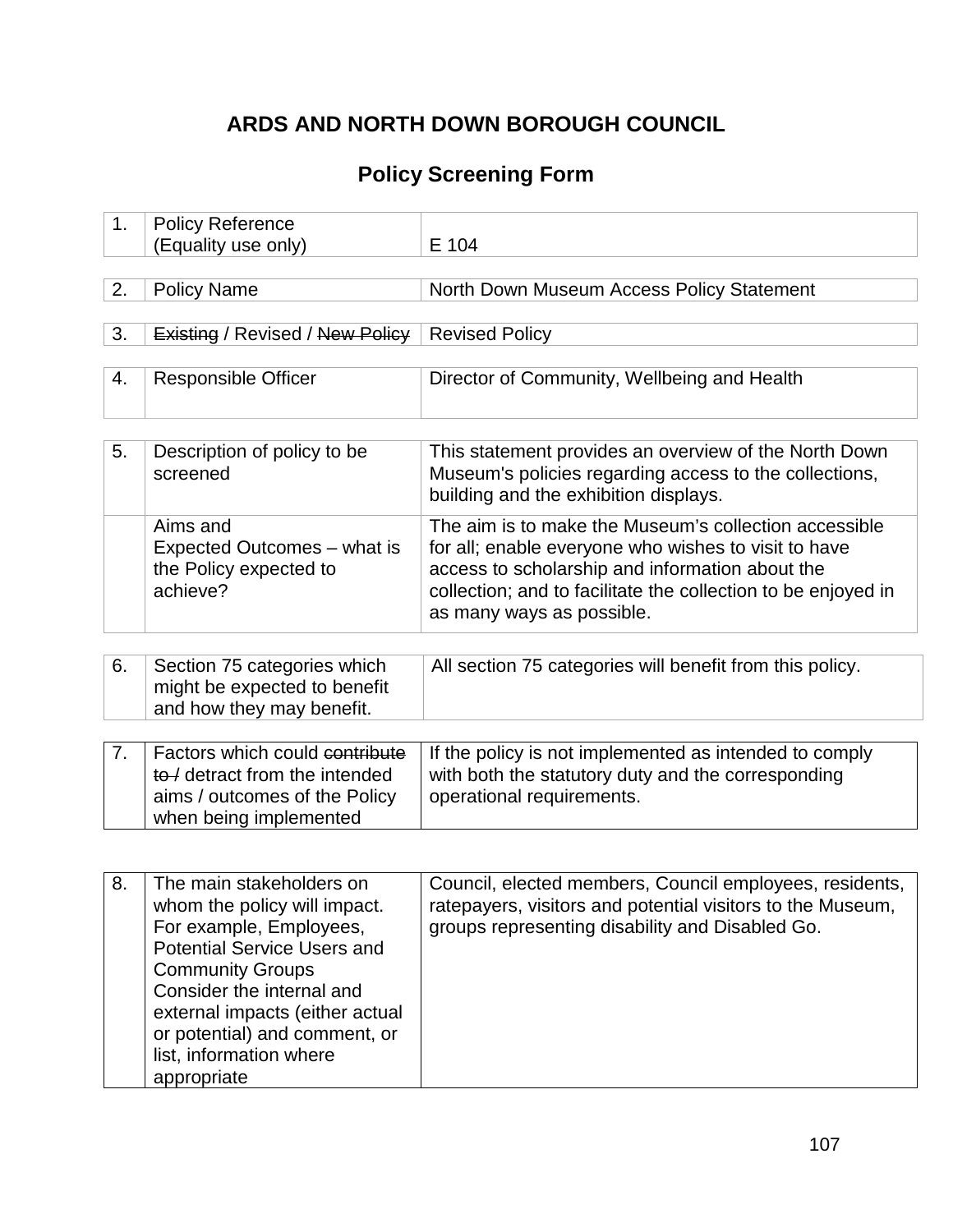| 9. | Please provide details of other policies which have a bearing on this one. |                             |
|----|----------------------------------------------------------------------------|-----------------------------|
|    | Policies:                                                                  | Owned by:                   |
|    | E 15 Ards and North Down Borough Council -                                 |                             |
|    | Corporate Plan                                                             | Ards and North Down Borough |
|    | E 103 North Down Museum Documentation Policy                               | Council                     |
|    | Statement                                                                  |                             |

#### 10. Available evidence (quantitative and qualitative) considered as important to encourage completion in relation to :<br>Religious Belief This policy is in relation to access to the range of collections the museum hosts along with the additional provision to ensure visitors have a positive experience. The exhibits are listed with dates and advertised widely using a range of mediums. The policy addresses the access requirements to the museum, provision of toilet facilities, seated resting areas etc. and the range of exhibits that are housed in the range of galleries in a building that is listed for historical purposes. The building has undergone internal renovation within the guidelines and all areas are accessible and all staff receive awareness training in disability and customer care. Political Opinion Racial Group Age Marital Status Sexual orientation Men & Women generally **Disability Dependents**

| 11. | Based on data previously provided what are the needs, experiences and priorities for each<br>of the following categories, in relation to this policy/decision? |                                                                                                                                                                                 |  |
|-----|----------------------------------------------------------------------------------------------------------------------------------------------------------------|---------------------------------------------------------------------------------------------------------------------------------------------------------------------------------|--|
|     | <b>Religious Belief</b>                                                                                                                                        | Range of exhibits, and range of visitors they may appeal to                                                                                                                     |  |
|     | <b>Political Opinion</b>                                                                                                                                       | including age groups.                                                                                                                                                           |  |
|     | <b>Racial Group</b>                                                                                                                                            | Display and labelling arrangements to ensure a broad range of                                                                                                                   |  |
|     | Age                                                                                                                                                            | visitors can access the exhibitions.                                                                                                                                            |  |
|     | <b>Marital Status</b>                                                                                                                                          | Reasonable adjustments required to access areas in the                                                                                                                          |  |
|     | Sexual orientation                                                                                                                                             | building through comments and complaints.                                                                                                                                       |  |
|     | Men & Women                                                                                                                                                    | Range of talks, tours and exhibits with visiting numbers for each.                                                                                                              |  |
|     | generally                                                                                                                                                      | Number of talks requested and delivered outside the museum<br>and profile of groups.<br>NININS and NISRA data for the Borough, adjoining council<br>areas and Northern Ireland. |  |
|     | <b>Disability</b>                                                                                                                                              |                                                                                                                                                                                 |  |
|     | <b>Dependents</b>                                                                                                                                              |                                                                                                                                                                                 |  |
|     |                                                                                                                                                                | Data on tourism within Northern Ireland and the council area.                                                                                                                   |  |

### **Does this Policy require an Equality Impact Assessment?**

| What is the likely impact on equality of opportunity for each of the Section 75 categories? |                                         |                  |
|---------------------------------------------------------------------------------------------|-----------------------------------------|------------------|
| Detail of Impact                                                                            |                                         | Level of Impact  |
|                                                                                             |                                         | Minor/Major/None |
| <b>Religious Belief</b>                                                                     | The breadth of exhibits and talks is    | Minor            |
| <b>Political Opinion</b>                                                                    | based on exhibits requested, those      |                  |
| <b>Racial Group</b>                                                                         | available regionally and nationally,    |                  |
| Age                                                                                         | local interest, available artefacts and |                  |
| <b>Marital Status</b>                                                                       | engagements with individuals and        |                  |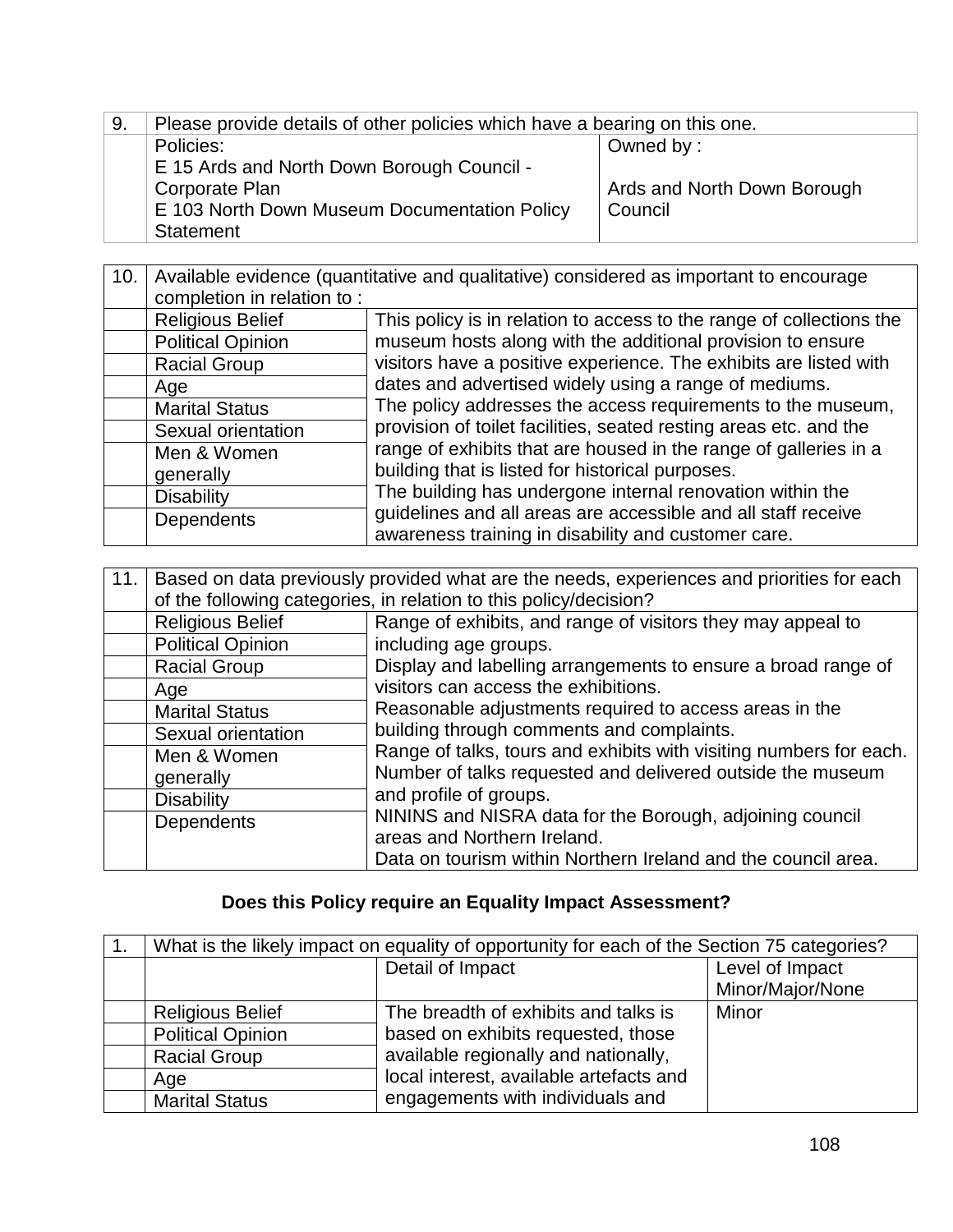| Sexual orientation    | groups.                              |  |
|-----------------------|--------------------------------------|--|
| Men & Women generally | An exhibit may not be considered a   |  |
| Disability            | shared experience but all are based  |  |
| Dependents            | on evidence and meeting the learning |  |
|                       | and factual experiences.             |  |

| 2. | Are there opportunities to better promote equality of opportunity for people within the<br>Section 75 equality categories? |                                                                                                                                                                                                   |                                                           |
|----|----------------------------------------------------------------------------------------------------------------------------|---------------------------------------------------------------------------------------------------------------------------------------------------------------------------------------------------|-----------------------------------------------------------|
|    |                                                                                                                            | If "Yes", provide details                                                                                                                                                                         | If "No", provide details                                  |
|    | <b>Religious Belief</b>                                                                                                    | No as best practice ensures the museum employees                                                                                                                                                  |                                                           |
|    | <b>Political Opinion</b>                                                                                                   |                                                                                                                                                                                                   | consider the diversity of visitors backgrounds within the |
|    | <b>Racial Group</b>                                                                                                        | limitations of the existing collections.<br>The range of exhibits and talks considers engagement<br>with hard to reach and under-represented groups where<br>needs are anticipated or identified. |                                                           |
|    | Age                                                                                                                        |                                                                                                                                                                                                   |                                                           |
|    | <b>Marital Status</b>                                                                                                      |                                                                                                                                                                                                   |                                                           |
|    | Sexual orientation                                                                                                         |                                                                                                                                                                                                   |                                                           |
|    | Men & Women generally                                                                                                      |                                                                                                                                                                                                   |                                                           |
|    | <b>Disability</b>                                                                                                          |                                                                                                                                                                                                   |                                                           |
|    | <b>Dependents</b>                                                                                                          |                                                                                                                                                                                                   |                                                           |

| 3.                                                                       | To what extent is the Policy likely to impact on Good Relations between people of different<br>religious belief, political opinion or racial group? |                   |                                                      |
|--------------------------------------------------------------------------|-----------------------------------------------------------------------------------------------------------------------------------------------------|-------------------|------------------------------------------------------|
|                                                                          |                                                                                                                                                     | Details of Impact | Level of Impact                                      |
|                                                                          |                                                                                                                                                     |                   | Minor/Major/None                                     |
| None, as all exhibitions embrace the councils<br><b>Religious Belief</b> |                                                                                                                                                     |                   |                                                      |
|                                                                          | <b>Political Opinion</b>                                                                                                                            |                   | commitment to Section 75 and our good relations duty |
|                                                                          | <b>Racial Group</b>                                                                                                                                 |                   |                                                      |

| -4.                                                                   | Are there opportunities to better promote Good Relations between people of different |  |  |  |
|-----------------------------------------------------------------------|--------------------------------------------------------------------------------------|--|--|--|
|                                                                       | religious belief, political opinion or racial group?                                 |  |  |  |
|                                                                       | If "Yes" provide details<br>If "No" provide details                                  |  |  |  |
|                                                                       | No, as all exhibitions embrace the councils commitment<br><b>Religious Belief</b>    |  |  |  |
| to Section 75 and our good relations duty<br><b>Political Opinion</b> |                                                                                      |  |  |  |
|                                                                       | <b>Racial Group</b>                                                                  |  |  |  |

## **Additional Considerations**

| Multiple Identity     | Details of Impact or potential impact (Positive/Negative) |
|-----------------------|-----------------------------------------------------------|
| <b>Considerations</b> |                                                           |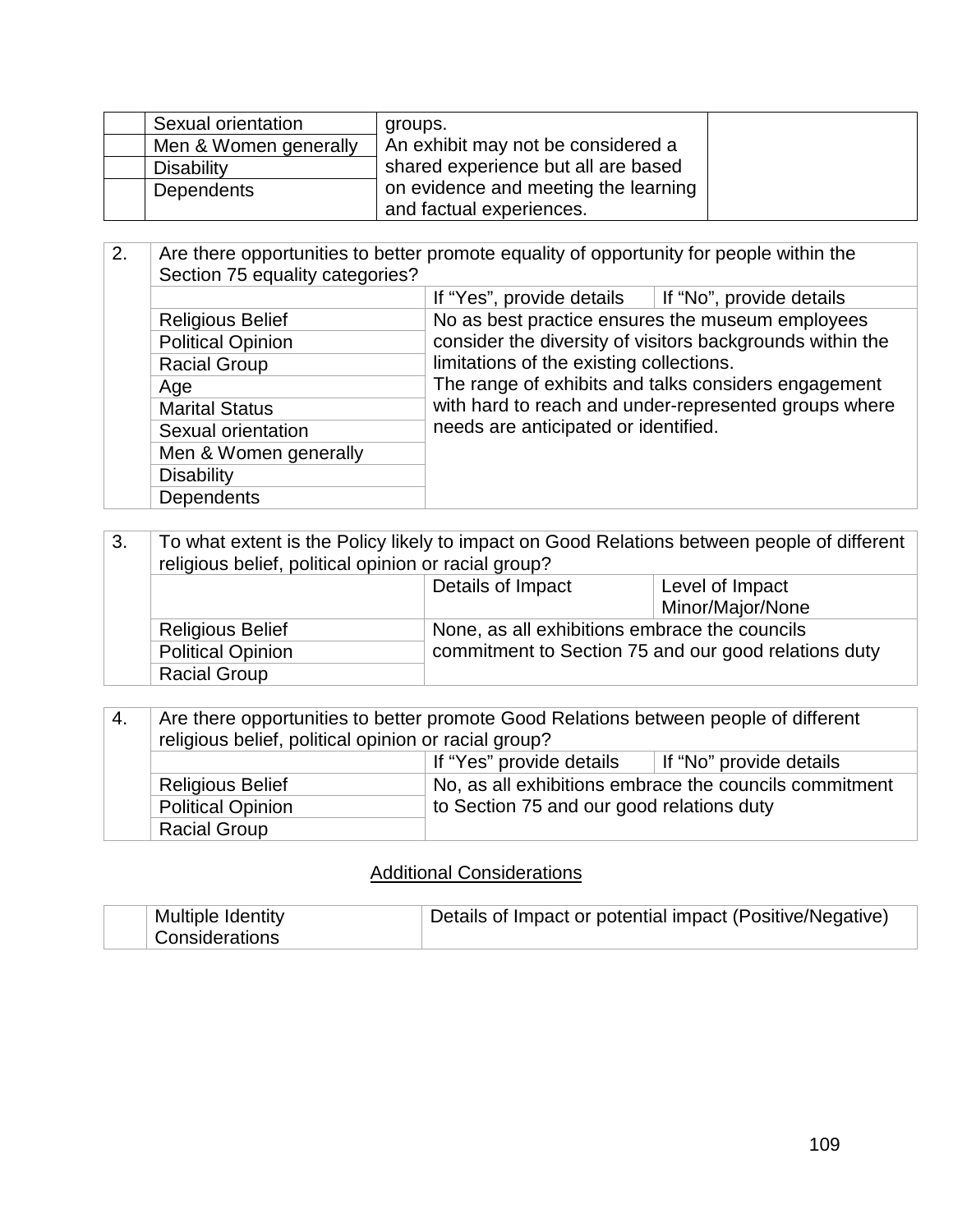| Are there any potential impacts<br>of the policy decision on<br>people with multiple identities?<br>(e.g. disabled minority ethnic<br>persons)<br>Where appropriate provide<br>details of data on the impact of<br>the policy on people with<br>multiple identities.<br>Specify relevant Section 75<br>categories concerned. | This Policy will impact on a broad range of individuals<br>with many multiple dimensions.<br>Their needs are anticipated based on good practice and<br>requested reasonable adjustments, comments and<br>complaints.<br>When talks are facilitated outside the museum details of<br>the group and members needs are met where possible<br>when needs are identified. |
|------------------------------------------------------------------------------------------------------------------------------------------------------------------------------------------------------------------------------------------------------------------------------------------------------------------------------|----------------------------------------------------------------------------------------------------------------------------------------------------------------------------------------------------------------------------------------------------------------------------------------------------------------------------------------------------------------------|

### **Disability Discrimination Order (NI) 2006**

| Does this proposed policy<br>provide an opportunity to:                                                                                             | Yes / No | Explain your reasoning:                                                                                                                                                                                                                                                                                                                                                                       |
|-----------------------------------------------------------------------------------------------------------------------------------------------------|----------|-----------------------------------------------------------------------------------------------------------------------------------------------------------------------------------------------------------------------------------------------------------------------------------------------------------------------------------------------------------------------------------------------|
| better promote positive<br>attitudes towards disabled<br>people<br>increase participation by<br>$\blacksquare$<br>disabled people in public<br>life | Yes      | This policy ensures that a broad range of<br>advertising methods are used to inform<br>the exhibitions and access to them.<br>Reasonable adjustments are considered<br>in all elements of enacting this policy.<br>The museum staff will take into<br>consideration a variety of means of<br>interpretation to ensure engagement with<br>a broad range of visitors and potential<br>visitors. |

### Monitoring Arrangements

Section 75 places a requirement on the Council to have equality monitoring arrangements in place in order to assess the impact of policies and services, help identify barriers to fair participation and to better promote equality of opportunity.

| Outline what data you could       | Section 75 data where appropriate on visitors to range of |
|-----------------------------------|-----------------------------------------------------------|
| collect in the future in order to | methods of engagement, attendees at external talks,       |
| monitor the impact of this        | reasonable adjustments requested.                         |
| policy / decision on equality,    | Range of talk, tours and exhibits and targeted attendance |
| good relations and disability     | if identified.                                            |
| duties                            |                                                           |

### Consideration of Human Rights

The Human Rights Act 1998 brings the European Convention on Human Rights (ECHR) into UK and, therefore, Northern Ireland. Indicate below any potential *adverse impacts* that the policy / decision may have in relation to human rights issues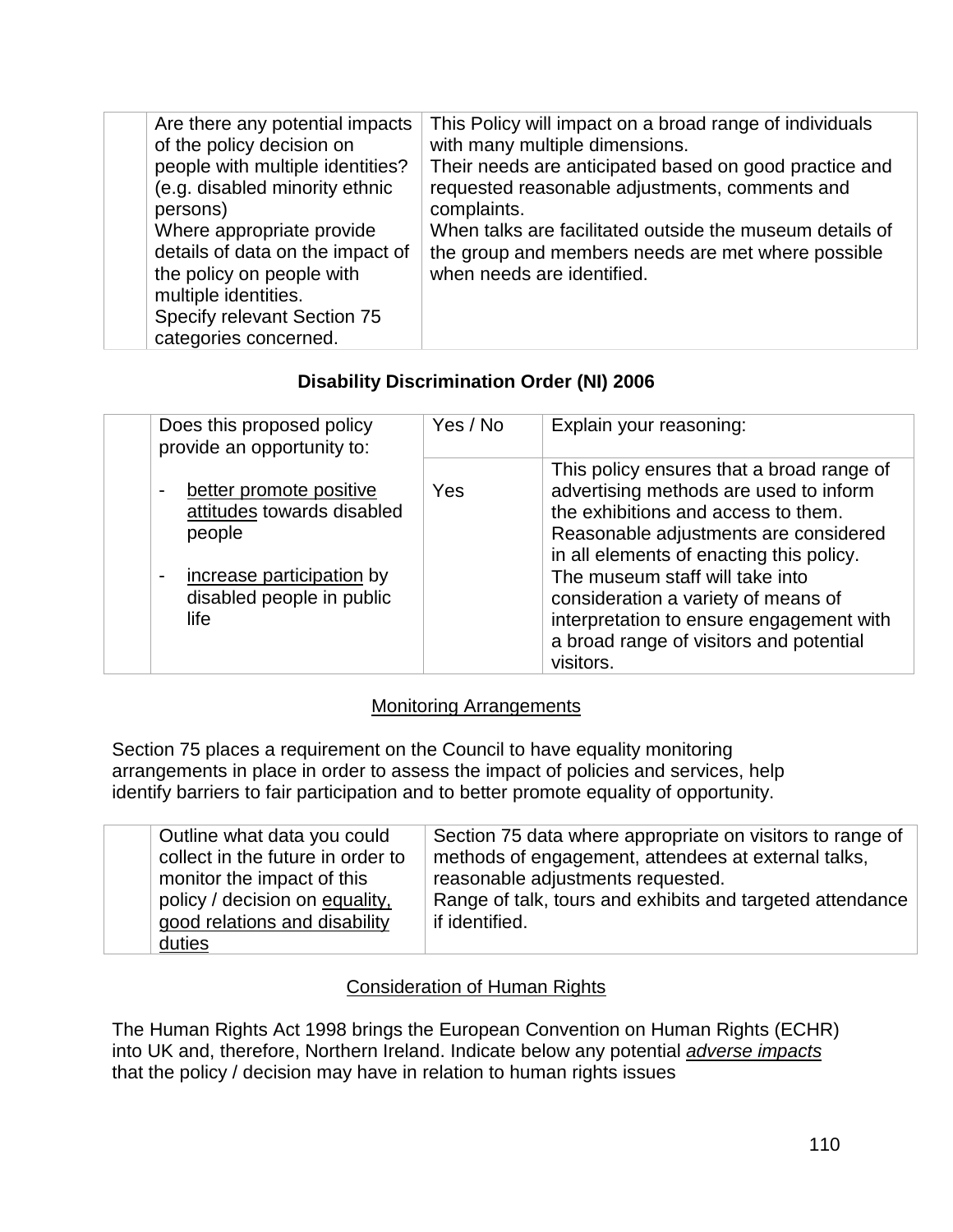| <b>Right to Life</b>                                                     | Article 2               |  |
|--------------------------------------------------------------------------|-------------------------|--|
| Prohibition to torture, inhuman or degrading<br>treatment                | Article 3               |  |
| Prohibition of slavery and forced labour                                 | Article 4               |  |
| <b>Right to Liberty and Security</b>                                     | Article 5               |  |
| Right to a Fair and Public Trial                                         | Article 6               |  |
| Right to no punishment without due legal<br>process                      | Article 7               |  |
| Right to respect for private and family<br>life, home and correspondence | Article 8               |  |
| Right to freedom of thought, conscience and<br>religion                  | Article 9               |  |
| Right to freedom of Expression                                           | Article 10              |  |
| Right to freedom of peaceful assembly and<br>association                 | Article 11              |  |
| Right to marry and found a family                                        | Article 12              |  |
| The prohibition on discrimination                                        | Article 14              |  |
| Protection of property and enjoyment of<br>possessions                   | Protocol 1<br>Article 1 |  |
| Right to education                                                       | Protocol 1              |  |
|                                                                          | Article 2               |  |
| Right to free and secret election                                        | Protocol 1<br>Article 3 |  |

| Please explain any adverse<br>impacts on human rights that<br>you have identified?                         |  |
|------------------------------------------------------------------------------------------------------------|--|
| Please indicate any ways in<br>which you consider the policy<br>positively promotes Human<br><b>Rights</b> |  |

I can confirm that the proposed policy / decision have been screened for:-

| Equality of opportunity and good relations |
|--------------------------------------------|
| Disabilities duties; and                   |
| Human rights issues                        |

On the basis of the answers to the screening questions, I recommend that this policy / decision is:-

| Screened Out – No EQIA necessary (no impacts)     |
|---------------------------------------------------|
| Screened Out - Mitigating Actions (minor impacts) |
| Screened In - Necessary to conduct a full EQIA    |